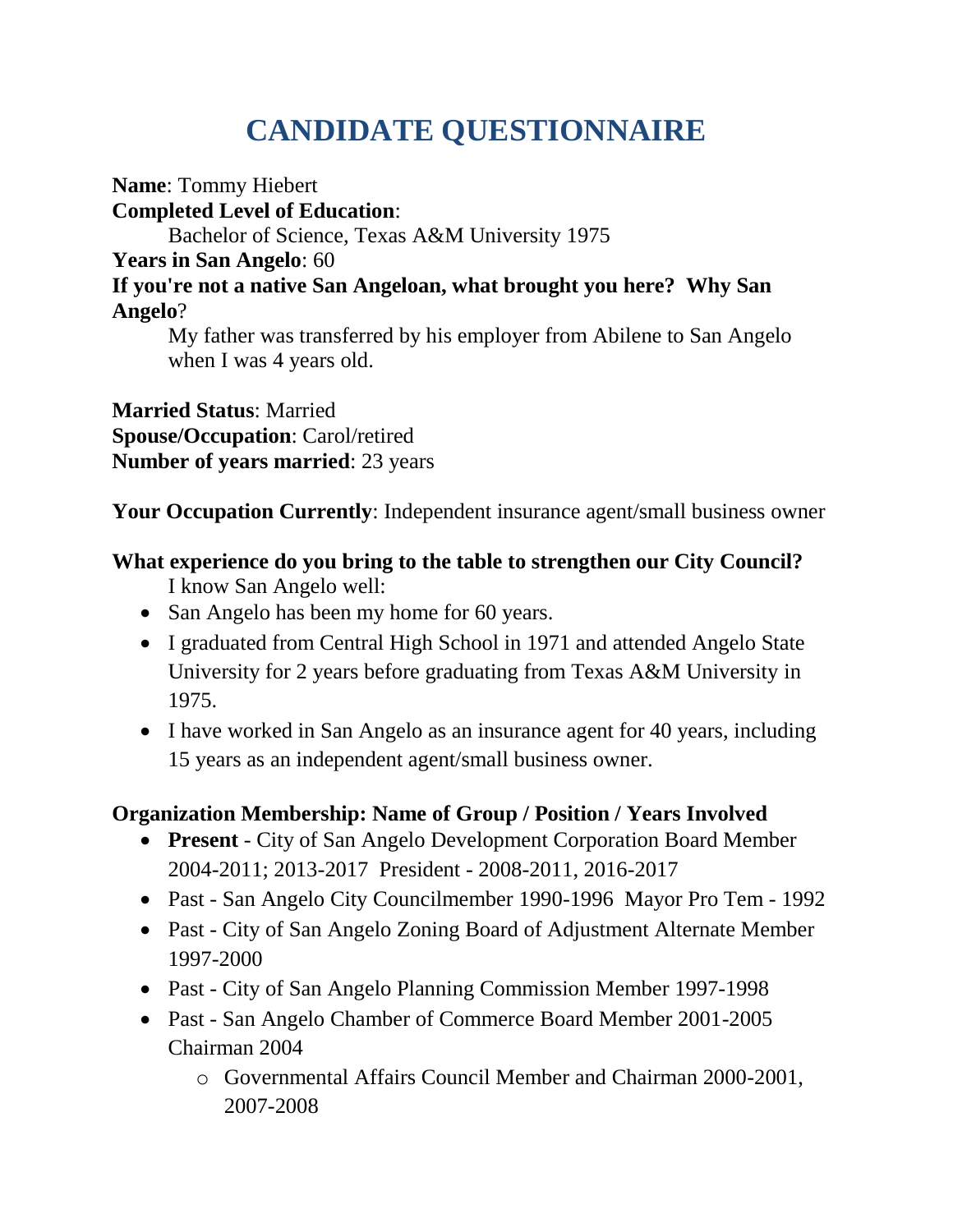- **Present** Baptist Memorials Retirement Community Board Trustee 2006- 2017 Chairman 2013-2015
- Past Hospice of San Angelo Board Member and President 1984-1993, 2003-2015
- Past Pastoral Care and Counseling Center Board Member 1985-1989
- Past San Angelo Better Business Bureau Board Member and Chairman 1988-2001
- Past San Angelo Association of Life Underwriters Board Member and President 1979-1984
- Past CHS Bobcat Booster Club Member and President 1987-1991
- Past Leadership San Angelo Inaugural Class Graduate 1983-84

### **Church Affiliation**: Southland Baptist Church Charter Member 1978- present **Position Held or Membership**:

- Adult Sunday Bible Study Leader 2009- present
- Ordained Deacon 1985- present, Chairman 2000-2001, 2003
- Personnel Committee Member and Chairman 2000-2003
- Finance Committee Member and Chairman 2006-2007
- Vision Committee Member and Chairman 2008-2009, 2012-2016
- Pastor Search Committee Chairman 1999-2000
- Pastor Search Committee Chairman 2004-2006

#### **What do you feel is your greatest accomplishment personally to date**?

I am proud of who my children have grown into as adults. They care about others, they help others, and they live responsible lives.

#### **What do you enjoy doing the most**?

- Spending time with our grandchildren and watching them in the activities in which they choose to participate
- Walking outdoors
- Spending time with friends

## **Where's your primary focus or concern outside of city issues**?

I enjoy the varied volunteer activities in which I participate, especially work with my church. My faith urges me to focus on others and their needs rather than myself only.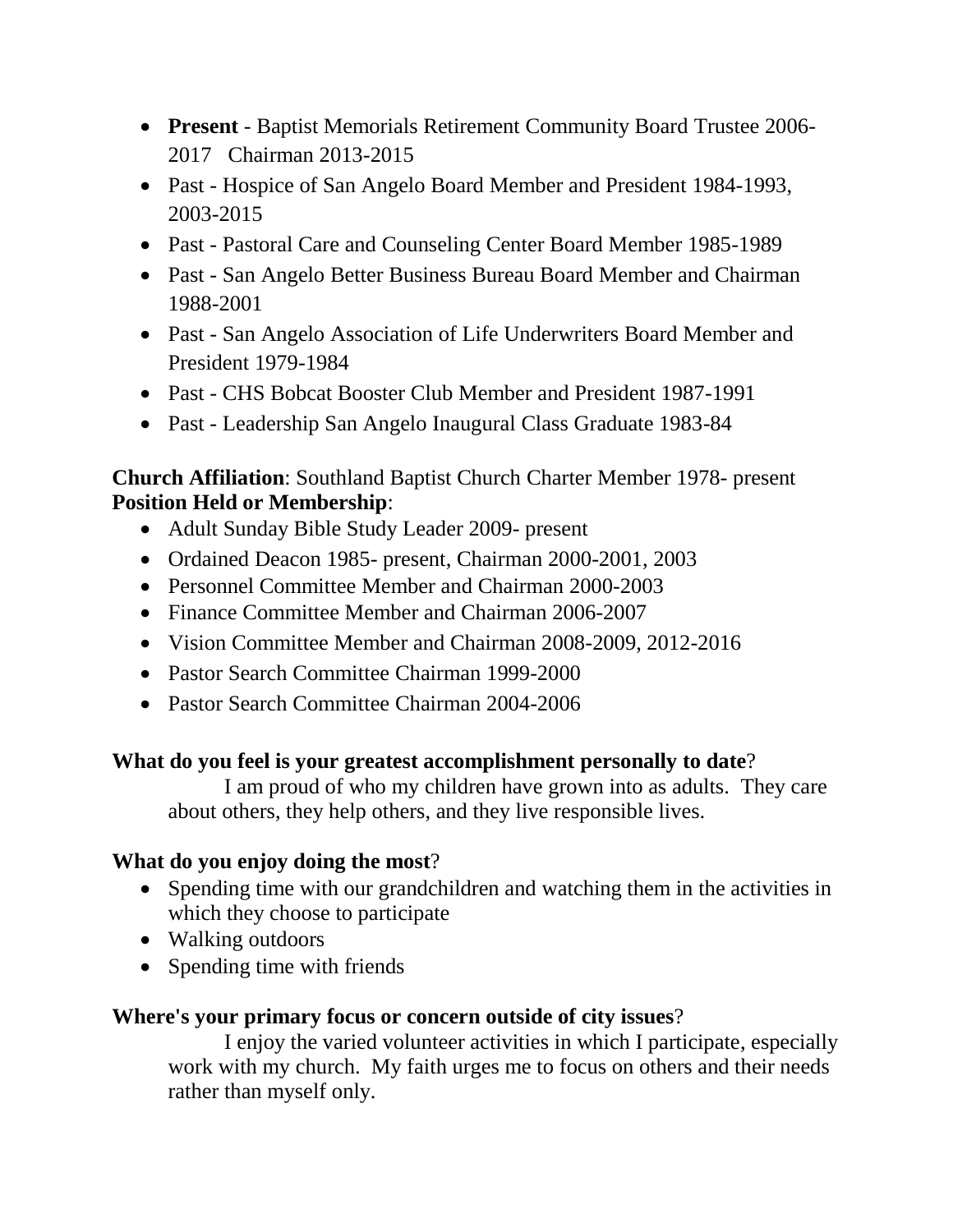#### **As a Candidate for City Council/Mayoral position, what prompted you to run**?

I did not make the decision to run for this office lightly. I previously served on the City Council from 1990 to 1996. I enjoyed representing the people of my district during my time in office and, having done so, was glad to step aside.

After much thought, prayer, and discussions with my wife and trusted friends, I came to the conclusion that I can again be part of making San Angelo the best that she can be. I can't do that alone because a single member of the council can't do much alone. I will strive to build bridges among the members of the city council so that, working together, we can unite to face our challenges.

#### **What do you believe to be the biggest mistake this current Council has made in the last few years**?

The biggest mistake any council can make is to veer off into day-today operational issues. The council exists to set policy working with city staff to develop, discuss, and execute that policy.

#### **How would you have handled the issue you stated above**?

I believe because of my experience I can help guide the direction toward policy-making and not a focus on day-to-day issues.

#### **What are your top 3 issues to address if you are elected to this office**?

- Continuing to develop reliable sources of water
- Supporting the repair and rebuilding of our streets
- Adequately funding our police officers and firefighters to keep our citizens and property safe

In addition to my top 3 issues, my other priorities are:

- Promoting economic development and a healthy business climate; and
- Maintaining close working relationships with Tom Green County, the San Angelo Independent School District, Angelo State University, Howard College, the San Angelo Chamber of Commerce, and Goodfellow Air Force Base.

**Will your current occupation allow you to give the necessary hours to prepare for each council meeting, research issues, interact with constituents, attend the necessary meetings and community events that will be required of you, and actively move forward with seeing your top 3 issues accomplished**?